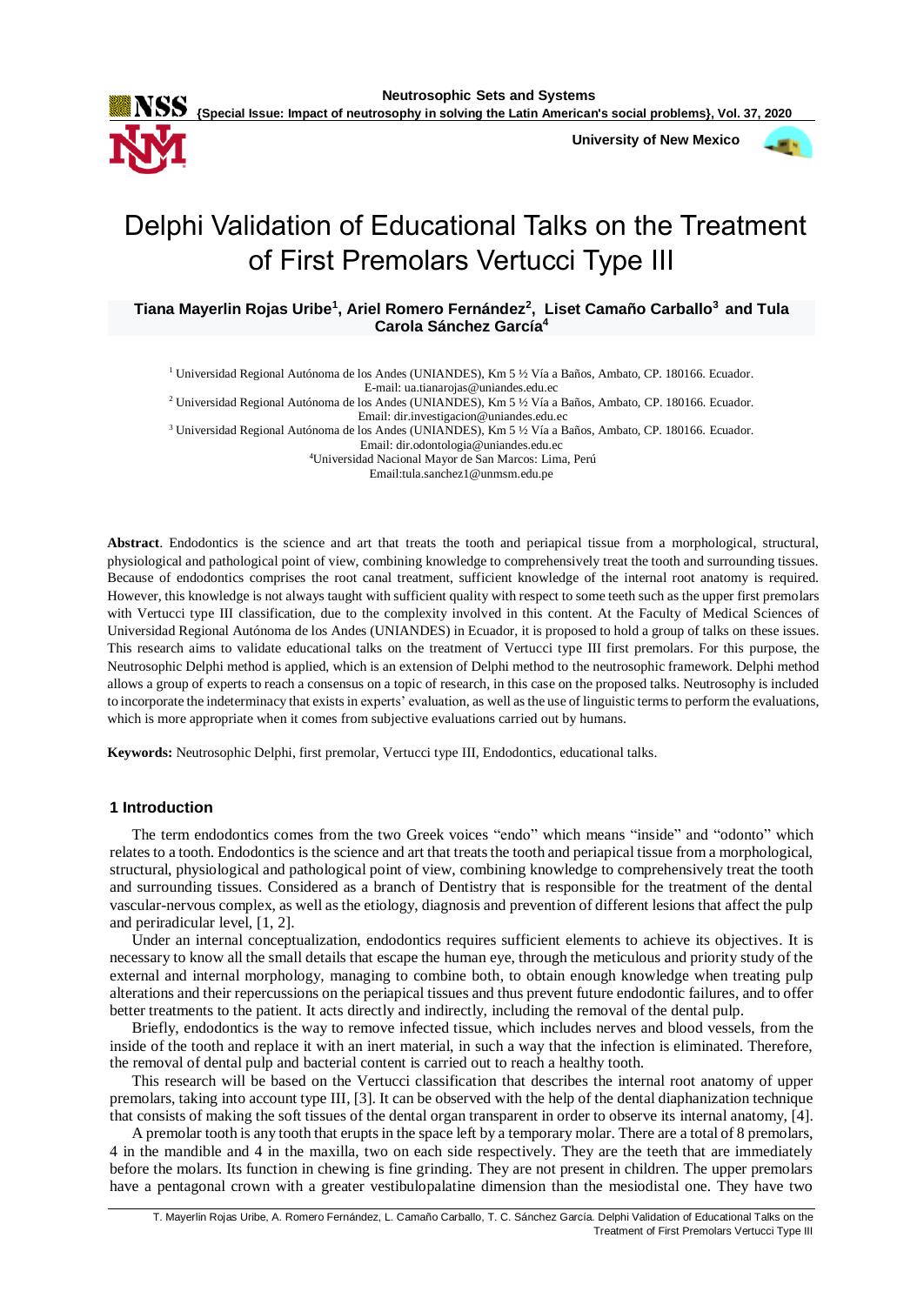cusps: vestibular, larger and quadrangular in shape, and palatal, which is smaller. The upper first premolar contacts mesially the upper canine and distally the upper second premolar, [2].

Figure 1 represents the location of the premolars:



**Figure 1:** Graphical representation of the teeth. Premolars are in dark color. Source: Internet.



Figure 2 shows the dental morphology of the upper first premolar.

**Figure 2:** Dental morphology of the upper first premolar. Source [1].

For a correct classification, an adequate general knowledge of the dental organs is needed, for this reason the professional must have not only a wide knowledge of the entire pulp cavity and of the internal root anatomy, but also of variations according to the age, systemic disorders, ethnic differences, race, etc. Such ignorance can generate a future failure in endodontic treatment.

Currently, the lack of knowledge of the upper first premolar anatomy at the time of conducting root canal treatment leads to its failure. This is not only due to the aforementioned ignorance, but also because of the complementary methods conventionally used such as radiographic examination do not fully help us to determine the possibility of variations that the upper first premolar may present in its internal anatomy.

The purpose of this research is to validate talks designed at the Universidad Regional Autónoma de los Andes (UNIANDES) in the Faculty of Medical Sciences, on the treatment and prevalence of upper first premolars with Vertucci type III classification. The talks aim to distinguish the possible variations and thus to obtain an optimal result in the root canal treatment, therefore they will allow a better preparation of the students regarding this treatment that requires a previous training of the endodontist.

These talks will be validated with the support of Delphi method, especially Neutrosophic Delphi, [5-7]. Delphi method is a structured communication technique, developed as an interactive systematic prediction method and based on a panel of experts, [8-16]. Its objective is to achieve a consensus based on discussion among experts. It is a repetitive process. It relies on the elaboration of a questionnaire that has to be answered by the experts. Once the information is received, another questionnaire derived from the previous one is carried out to be answered again. However, one limitation is that consensus among specialists may take time; therefore the convergence of this technique may be slow.

Neutrosophic Delphi extends the Delphi technique to the neutrosophic framework. This technique comprises the indeterminacy, which is typical in decision-making[17, 18]. Sometimes, experts do not know, are not sure, are indifferent or have no information in part of the subject they will make a decision. Here, due to the complexity of the decision to make, experts do not have the complete certainty about their evaluations. Moreover, the subject itself can be confuse to any specialist not enough trained. Hence, the way to design high quality didactic talks on this subject is a challenge to the academics.

T. Mayerlin Rojas Uribe, A. Romero Fernández, L. Camaño Carballo, T. C. Sánchez García. Delphi Validation of Educational Talks on the Treatment of First Premolars Vertucci Type III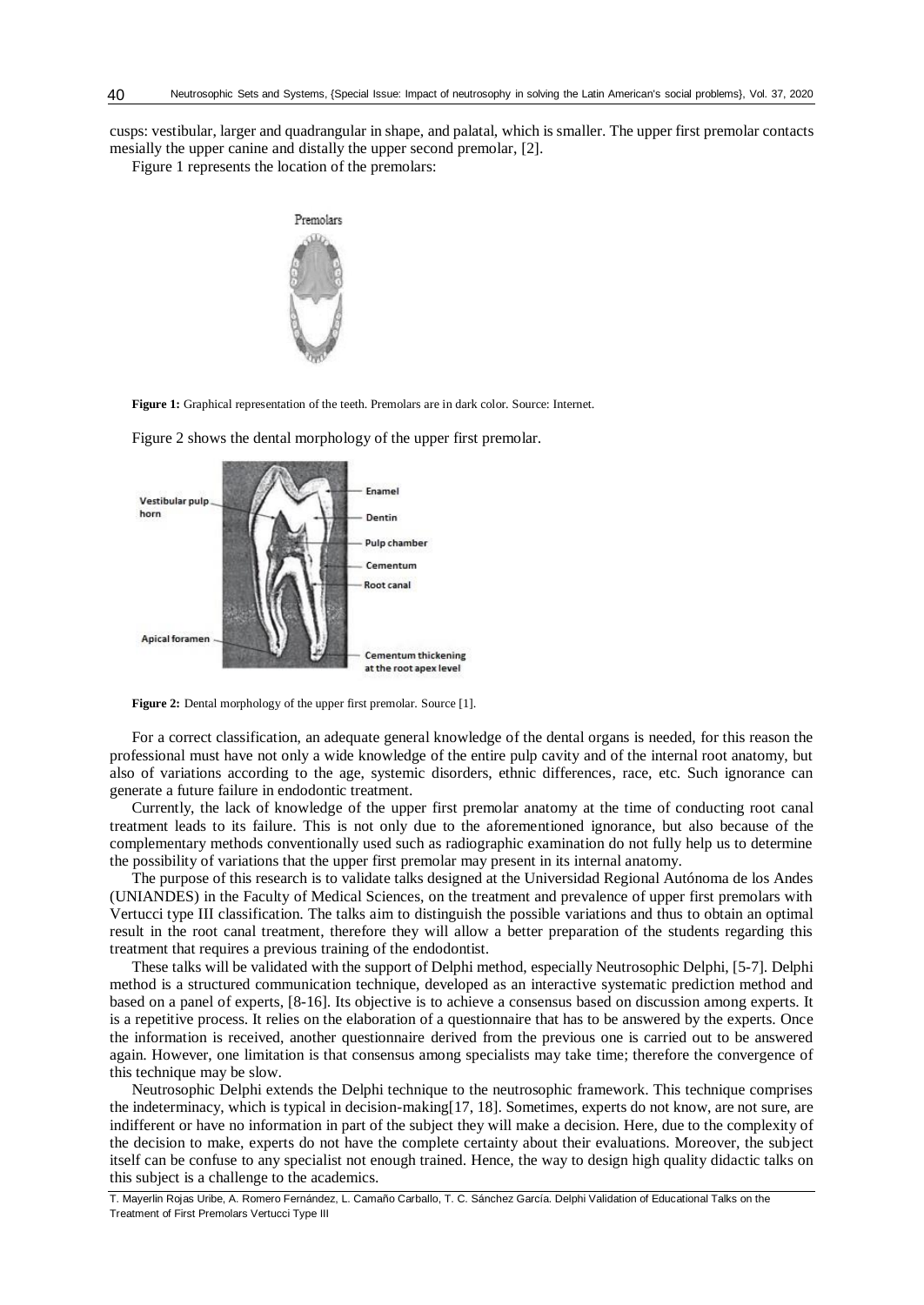This paper is structured into the following sections. Section of materials and methods, contains the main concepts of endodontics and neutrosophic Delphi. Section of results, contains the results of applying neutrosophic Delphi method to design the aforementioned talks. Final section shows the conclusions.

# **2 Materials and Methods**

This section is split into two subsections. The first one contains some important concepts of endodontics and the Vertucci classification. In subsection 2.2, we explain the main concepts of neutrosophic Delphi.

## **2.1 Previous concepts of Endodontics**

The pulp chamber is the internal space of the tooth that is in its coronary area. It is completely covered by dentin and houses the dental pulp, which may present the variations already mentioned above. It is oval, irregular and flattened in a mesio-distal direction. The pulp chamber is made up of the following structures, [1, 2]:

• Chamber roof

It occurs in the incisal or occlusal direction with variations due to the external anatomy so that the pulp horns are thus formed.

• Chamber soil

It will present itself in a rectangular form, especially in the posterior or multiradicular dental organs; otherwise, it occurs in the single-rooted teeth, which can only be differentiated by a slight narrowing that occurs at the cervical level.

• Side walls

They are named the same way as in the case of external anatomy, the free walls are generally concave. Its angles are rounded.

•Shape

It can be considered cubic in shape, with six faces called mesial, distal, buccal, palatine-lingual, ceiling and floor. The faces are not flat, but are generally concave and convex.

•Volume

It depends on the different variations that the dentin presents, whether due to reparative processes or another cause. Also according to age, the older the patient the more pulp chamber gradually reduce in size.

Since various authors do not fully determine an exact concept of root canals, we here refer to them as the means of union between the pulp chamber, the vascular-nervous complex and the dental support anatomy.

The radicular anatomy of this dental organ consists of two canals; the vestibular is the most visible at the time of treatment. The roots of these teeth appear in three fundamental forms:

1. Simple roots: a tooth with a single root.

2. Forked roots. It occurs as two separate roots.

3. Fused roots. They constitute roots that are fused.

According to Vertucci, it is classified into eight types. The first five types are the following:

• Type I: a single canal that runs from the pulp chamber to the dental apex.

• Type II: two canals that start from the pulp chamber and join to the end in a single canal near the dental apex.

• Type III: start and end two separate root canals.

• Type IV: initiates a single root canal that runs through the root to finish in a division before reaching the dental apex.

• Type V: initiates and ends three separate root canals.

Figure 3 contains the classification and percentage of types of canals found in the upper first premolar. Figure 4 represents Vertucci classification.



**Figure 3:** Classification and percentage of type of canals found in the upper first premolar. Source [1].

T. Mayerlin Rojas Uribe, A. Romero Fernández, L. Camaño Carballo, T. C. Sánchez García. Delphi Validation of Educational Talks on the Treatment of First Premolars Vertucci Type III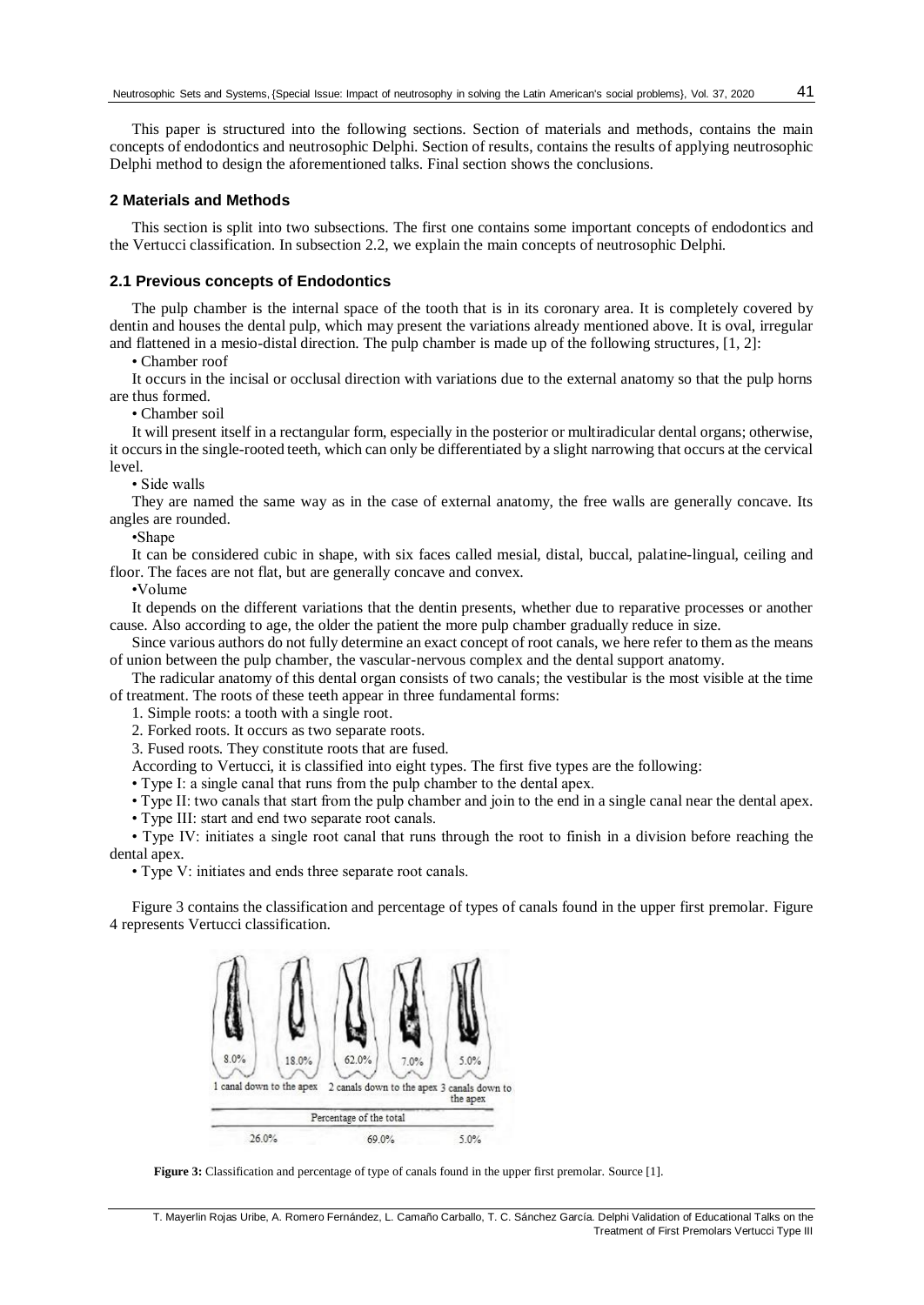

**Figure 4:** Graphical representation of the Vertucci classification. Source [1].

### **2.2 Neutrosophic Delphi method**

This subsection contains a description of Delphi method, as well as the main concepts of Neutrosophy [19, 20] needed to apply the neutrosophic Delphi technique.

Delphi method is a structured communication technique; it is an interactive method for prediction, [8-16]. A group of experts evaluates the subject. They must achieve a consensus after a repetitive process of discussions. Questionnaires are answered by experts per iteration, in such a way that the information that is yielded from one questionnaire is used to create the next questionnaire.

Finally, the person responsible for the study will reach its conclusions from the statistical analysis of the obtained data.

Delphi is based on:

- Anonymity of the participants,
- Repeatability and controlled feedback,
- Group response in statistical form,
- Process

Before starting Delphi, a series of previous tasks are carried out, such as:

- Define the context and the time horizon in which we want to make the forecast on the subject under study.
- Select the panel of experts and get their commitment to collaborate. The chosen people must not only be highly knowledgeable about the subject on which the study is carried out, but must also present a plurality in their approaches. This plurality should avoid the appearance of biases in the information available on the panel.
- Explain to the experts what the method is about. In order to obtain reliable forecasts, as the experts will always know what is the objective of each of the processes required by the methodology.

A group of terms is usually used in this technique:

 Questionnaire: Document that is sent to the experts, including the results of previous circulations. Panel: Group of experts that takes part in Delphi.

The core of Delphi technique is a group of questionnaires. The first questionnaire can include questions worded in general form. In each subsequent phase, the questions become more specific because they are formed with the answers to the previous questionnaire.

Delphi technique comprises at least three phases:

1. A questionnaire is sent to a group of experts.

- 2. A summary of the first phase is prepared.
- 3. A summary of the second phase is prepared.

Three phases are generally recommended, but more phases can be used, as in the case of the Delphi study of security management.

The number of participating experts may vary from just a few to more than 100, depending on the scope of the issue. A range of 15-30 is recommended for a focal issue. As long as more experts participate, costs will also rise as well as the coordination required for the technique.

Below we explain some basic concepts of Neutrosophy [21-23].

**Definition 1**: ([24-28]) The *Neutrosophic set* N is characterized by three membership functions, which are the

T. Mayerlin Rojas Uribe, A. Romero Fernández, L. Camaño Carballo, T. C. Sánchez García. Delphi Validation of Educational Talks on the Treatment of First Premolars Vertucci Type III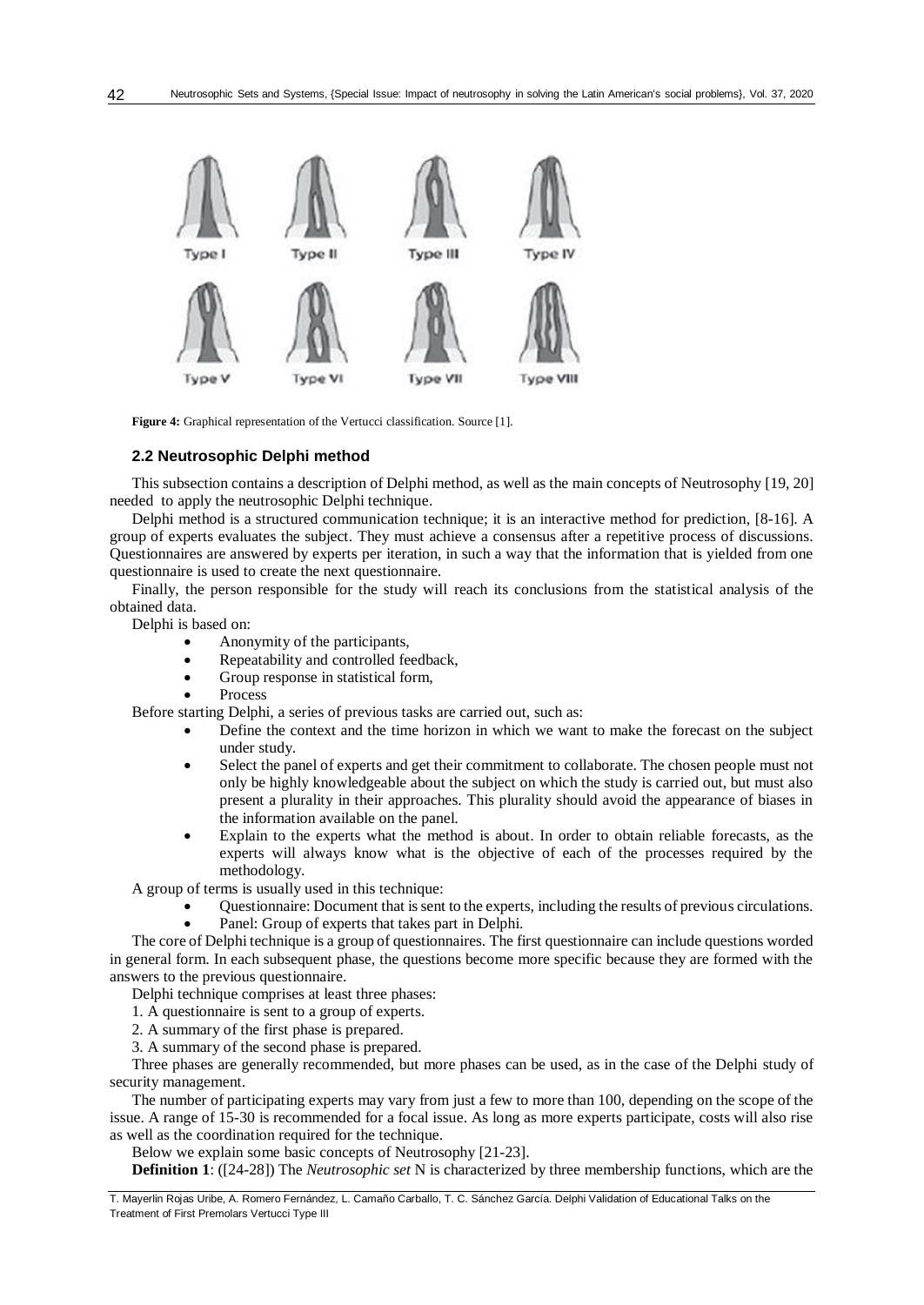truth-membership function  $T_A$ , indeterminacy-membership function  $I_A$ , and falsehood-membership function  $F_A$ , where U is the Universe of Discourse and  $\forall x \in U$ ,  $T_A(x)$ ,  $I_A(x)$ ,  $F_A(x) \subseteq ]\n= 0$ ,  $1^+$  [, and  $\exists 0 \leq \inf T_A(x) + \inf I_A(x) +$  $\inf F_A(x) \leq \sup T_A(x) + \sup I_A(x) + \sup F_A(x) \leq 3^+$ .

See that, according to Definition 1,  $T_A(x)$ ,  $I_A(x)$ ,  $F_A(x)$  are real standard or non-standard subsets of ]  $\bar{0}$ ,  $1^+$  [ and hence,  $T_A(x)$ ,  $I_A(x)$ ,  $F_A(x)$  can be subintervals of [0, 1].

**Definition 2**:  $([24-28])$  The *Single-Valued Neutrosophic Set* (SVNS) over U is  $A = \{ \leq$  $x$ ; T<sub>A</sub>(x), I<sub>A</sub>(x), F<sub>A</sub>(x) > :  $x \in U$ , where  $T_A: U \to [0, 1]$ , I<sub>A</sub>:  $U \to [0, 1]$ , and  $F_A: U \to [0, 1]$ ,  $0 \le T_A(x) + I_A(x) +$  $F_A(x) \leq 3$ .

The *Single-Valued Neutrosophic number* (SVNN) is symbolized by N =  $(t, i, f)$ , such that  $0 \le t, i, f \le 1$  and  $0 \le t + i + f \le 3$ .

**Definition 3:** ([24-28]) The *single-valued triangular neutrosophic number*  $\tilde{a} = \langle (a_1, a_2, a_3); \alpha_{\tilde{a}}, \beta_{\tilde{a}}, \gamma_{\tilde{a}} \rangle$ , is a neutrosophic set on ℝ, whose truth, indeterminacy and falsehood membership functions are defined below, respectively:

$$
T_{\tilde{a}}(x) = \begin{cases} \alpha_{\tilde{a}}\frac{x-a_1}{a_2-a_1}, & a_1 \le x \le a_2\\ \alpha_{\tilde{a}}, & x = a_2\\ \alpha_{\tilde{a}}\frac{a_3-x}{a_3-a_2}, & a_2 < x \le a_3\\ 0, & \text{otherwise} \end{cases} \tag{1}
$$
\n
$$
I_{\tilde{a}}(x) = \begin{cases} \frac{(a_2 - x + \beta_{\tilde{a}}(x-a_1))}{a_2-a_1}, & a_1 \le x \le a_2\\ \beta_{\tilde{a}}, & x = a_2\\ \frac{(x-a_2 + \beta_{\tilde{a}}(a_3-x))}{a_3-a_2}, & a_2 < x \le a_3\\ 1, & \text{otherwise} \end{cases} \tag{2}
$$

$$
F_{\tilde{a}}(x) = \begin{cases} \frac{(a_2 - x + \gamma_{\tilde{a}}(x - a_1))}{a_2 - a_1}, & a_1 \le x \le a_2\\ \frac{\gamma_{\tilde{a}}}{\gamma_{\tilde{a}}}, & x = a_2\\ \frac{(x - a_2 + \gamma_{\tilde{a}}(a_3 - x))}{a_3 - a_2}, & a_2 < x \le a_3\\ 1, & \text{otherwise} \end{cases} \tag{3}
$$

Where  $\alpha_{\tilde{a}}, \beta_{\tilde{a}}, \gamma_{\tilde{a}} \in [0, 1], \ a_1, a_2, a_3 \in \mathbb{R}$  and  $a_1 \le a_2 \le a_3$ .

**Definition 4**: ([24-28]) Given  $\tilde{a} = \langle (a_1, a_2, a_3); \alpha_{\tilde{a}}, \beta_{\tilde{a}}, \gamma_{\tilde{a}} \rangle$  and  $\tilde{b} = \langle (b_1, b_2, b_3); \alpha_{\tilde{b}}, \beta_{\tilde{b}}, \gamma_{\tilde{b}} \rangle$  two singlevalued triangular neutrosophic numbers and  $\lambda$  any non-null number in the real line. Then, the following operations are defined:

1. Addition: 
$$
\tilde{a} + \tilde{b} = \langle (a_1 + b_1, a_2 + b_2, a_3 + b_3); \alpha_{\tilde{a}} \wedge \alpha_{\tilde{b}}, \beta_{\tilde{a}} \vee \beta_{\tilde{b}}, \gamma_{\tilde{a}} \vee \gamma_{\tilde{b}} \rangle
$$
\n2. Subtraction:  $\tilde{a} - \tilde{b} = \langle (a_1 - b_3, a_2 - b_2, a_3 - b_1); \alpha_{\tilde{a}} \wedge \alpha_{\tilde{b}}, \beta_{\tilde{a}} \vee \beta_{\tilde{b}}, \gamma_{\tilde{a}} \vee \gamma_{\tilde{b}} \rangle$ \n3. Inversion:  $\tilde{a}^{-1} = \langle (a_3^{-1}, a_2^{-1}, a_1^{-1}); \alpha_{\tilde{a}}, \beta_{\tilde{a}}, \gamma_{\tilde{a}} \rangle$ , where  $a_1, a_2, a_3 \neq 0$ .  
\n4. Multiplication by a scalar number:  
\n
$$
\lambda \tilde{a} = \begin{cases}\n\langle (\lambda a_1, \lambda a_2, \lambda a_3); \alpha_{\tilde{a}}, \beta_{\tilde{a}}, \gamma_{\tilde{a}} \rangle, & \lambda > 0 \\
\langle (\lambda a_3, \lambda a_2, \lambda a_1); \alpha_{\tilde{a}}, \beta_{\tilde{a}}, \gamma_{\tilde{a}} \rangle, & \lambda < 0 \\
5. \text{ Division of two triangular neutrosophic numbers:} \\
\frac{\partial}{\partial b} = \begin{cases}\n\langle \left(\frac{\partial a_1}{\partial s}, \frac{\partial a_2}{\partial s}, \frac{\partial a_3}{\partial s}\right); \alpha_{\tilde{a}} \wedge \alpha_{\tilde{b}}, \beta_{\tilde{a}} \vee \beta_{\tilde{b}}, \gamma_{\tilde{a}} \vee \gamma_{\tilde{b}} \rangle, a_3 > 0 \text{ and } b_3 > 0 \\
\langle \left(\frac{\partial a_3}{\partial s}, \frac{a_2}{\partial s}, \frac{a_1}{\partial s}\right); \alpha_{\tilde{a}} \wedge \alpha_{\tilde{b}}, \beta_{\tilde{a}} \vee \beta_{\tilde{b}}, \gamma_{\tilde{a}} \vee \gamma_{\tilde{b}} \
$$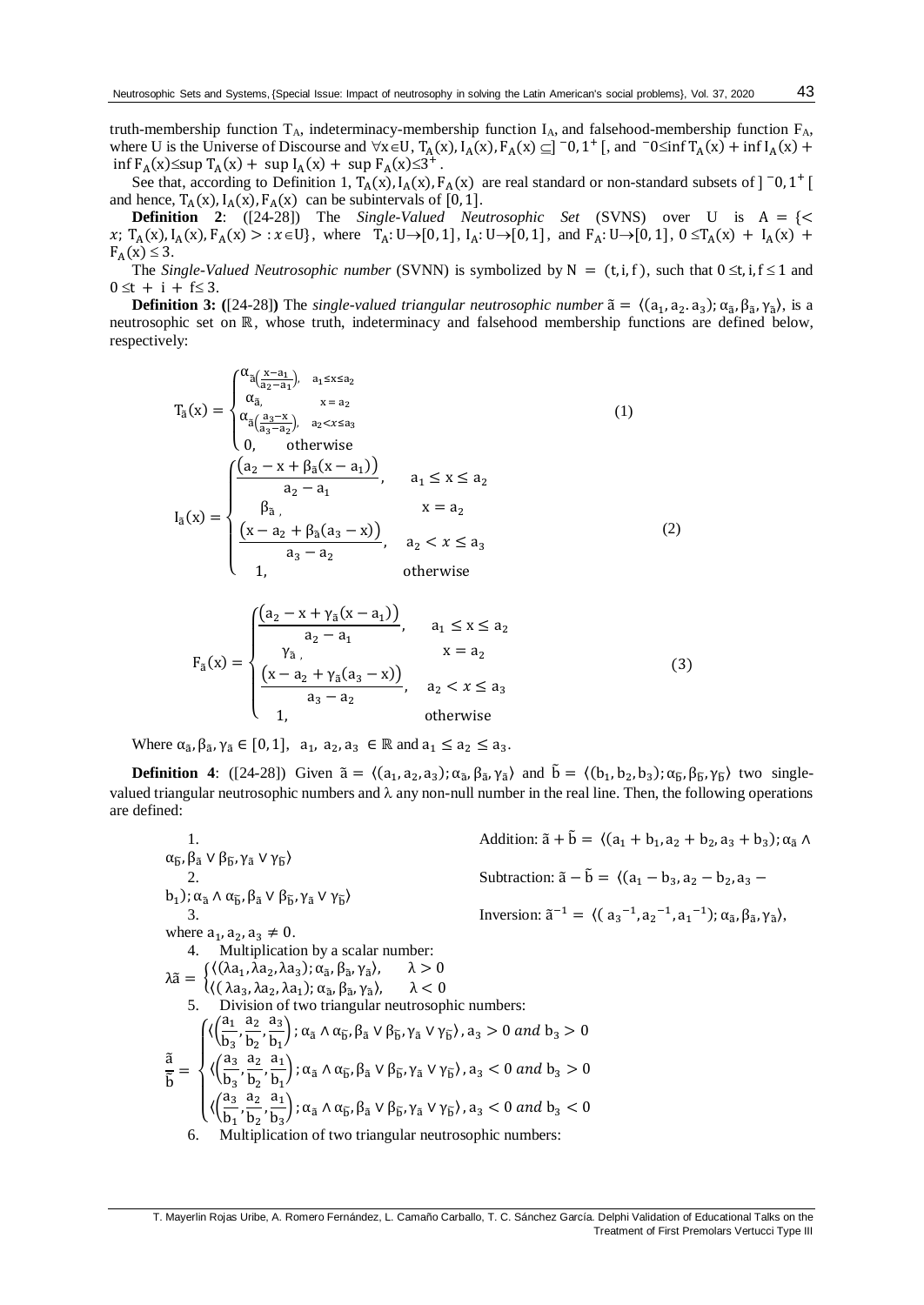$$
\tilde{a}\tilde{b} = \begin{cases} ((a_1b_1, a_2b_2, a_3b_3); \alpha_{\tilde{a}} \wedge \alpha_{\tilde{b}}, \beta_{\tilde{a}} \vee \beta_{\tilde{b}}, \gamma_{\tilde{a}} \vee \gamma_{\tilde{b}}), & a_3 > 0 \text{ and } b_3 > 0 \\ ((a_1b_3, a_2b_2, a_3b_1); \alpha_{\tilde{a}} \wedge \alpha_{\tilde{b}}, \beta_{\tilde{a}} \vee \beta_{\tilde{b}}, \gamma_{\tilde{a}} \vee \gamma_{\tilde{b}}), & a_3 < 0 \text{ and } b_3 > 0 \\ ((a_3b_3, a_2b_2, a_1b_1); \alpha_{\tilde{a}} \wedge \alpha_{\tilde{b}}, \beta_{\tilde{a}} \vee \beta_{\tilde{b}}, \gamma_{\tilde{a}} \vee \gamma_{\tilde{b}}), & a_3 < 0 \text{ and } b_3 < 0 \end{cases}
$$

Where,  $\wedge$  is a t-norm and  $\vee$  is a t-conorm.

44

Let  $\tilde{a} = \langle (a_1, a_2, a_3); \alpha_{\tilde{a}}, \beta_{\tilde{a}}, \gamma_{\tilde{a}} \rangle$  be a single-valued triangular neutrosophic number, then,

$$
S(\tilde{a}) = \frac{1}{8} [a_1 + a_2 + a_3](2 + \alpha_{\tilde{a}} - \gamma_{\tilde{a}})
$$
  
\n
$$
A(\tilde{a}) = \frac{1}{8} [a_1 + a_2 + a_3](2 + \alpha_{\tilde{a}} - \beta_{\tilde{a}} + \gamma_{\tilde{a}})
$$
\n(5)

They are called the score and accuracy degrees of ã, respectively.

Let  $\{\widetilde{A}_1, \widetilde{A}_2, \cdots, \widetilde{A}_n\}$  be a set of n SVTNNs, where  $\widetilde{A}_j = \langle (a_j, b_j, c_j); \alpha_{\widetilde{a}_j}, \beta_{\widetilde{a}_j}, \gamma_{\widetilde{a}_j} \rangle$   $(j = 1, 2, ..., n)$ , then the *weighted mean of the SVTNNs* is calculated with the following Equation:

$$
\widetilde{A} = \sum_{j=1}^{n} \lambda_j \widetilde{A}_j \tag{6}
$$

Where  $\lambda_j$  is the weight of A<sub>j</sub>,  $\lambda_j \in [0, 1]$  and  $\sum_{j=1}^n \lambda_j = 1$ .

Two scales of measurement used in the method are summarized in Tables 1 and 2, see [6, 29, 30].

| Linguistic terms           | <b>SVTNN</b>                                    |
|----------------------------|-------------------------------------------------|
| Extremely unimportant (EU) | (0,0,1); 0.00, 1.00, 1.00)                      |
| Not very important (NVI)   | $(0, 1, 3)$ ; 0.17, 0.85, 0.83)                 |
| Not important (NI)         | $\langle (1,3,5); 0.33, 0.75, 0.67 \rangle$     |
| Medium (M)                 | $(3, 5, 7)$ ; 0.50, 0.50, 0.50)                 |
| Important $(I)$            | $(5, 7, 9)$ ; 0.67, 0.25, 0.33)                 |
| Very important (VI)        | $\langle (7, 9, 10); 0.83, 0.15, 0.17 \rangle$  |
| Extremely important (EI)   | $\langle (9, 10, 10); 1.00, 0.00, 0.00 \rangle$ |
|                            |                                                 |

**Table 1:** Importance weight as linguistic variables and their associated SVTNN. Source: [6].

| Linguistic term  | <b>SVTNN</b>                                |
|------------------|---------------------------------------------|
| Very low (VL)    | $(0,0,1)$ ; 0.00, 1.00, 1.00)               |
| Medium low (ML)  | $(0, 1, 3)$ ; 0.17, 0.85, 0.83)             |
| Low (L)          | $\langle (1,3,5); 0.33, 0.75, 0.67 \rangle$ |
| Median(M)        | $(3, 5, 7)$ ; 0.50, 0.50, 0.50)             |
| High(H)          | $(5, 7, 9)$ ; 0.67, 0.25, 0.33)             |
| Medium high (MH) | $(7, 9, 10)$ ; 0.83, 0.15, 0.17)            |
| Very high (VH)   | $(9,10,10)$ ; 1.00, 0.00, 0.00)             |

**Table 2:** Linguistic terms for evaluations associated with SVTNN. Source: [6].

### **3 Results**

This section explains the design of educational talks on the treatment of first premolars Vertucci type III at the Faculty of Medical Sciences of UNIANDES, Ecuador. Twenty specialists were selected as experts to make the decision on this subject. Among them, there are academics that teach Endodontics in some faculties of the country, specialists in dental diaphanization technique, specialists in didactic, and some administrators of Medical Sciences in some universities of the country.

One professor of the Faculty with great experience and knowledge on the subject was selected as the moderator. He is the only one who knows the identity of experts, and he communicates with every one of them by e-mail. The first questions of the survey are general and the last ones are particulars. The first questionnaire corresponding to the first phase of the design is the following:

- 1. About the audience
	- 1.1. How many students per talk do you think is the optimal number?
	- 1.2. What group of students do you think is the most suitable to receive the talks? Why?
- 2. On the structure of the talks
	- 2.1. How many talks do you think are necessary to be effective?
	- 2.2. In your opinion, what is the weekly frequency that the talks should have to be effective?
	- 2.3. How many talks per year do you think should be held?
	- 2.4. How many hours do you think each talk should be?

T. Mayerlin Rojas Uribe, A. Romero Fernández, L. Camaño Carballo, T. C. Sánchez García. Delphi Validation of Educational Talks on the Treatment of First Premolars Vertucci Type III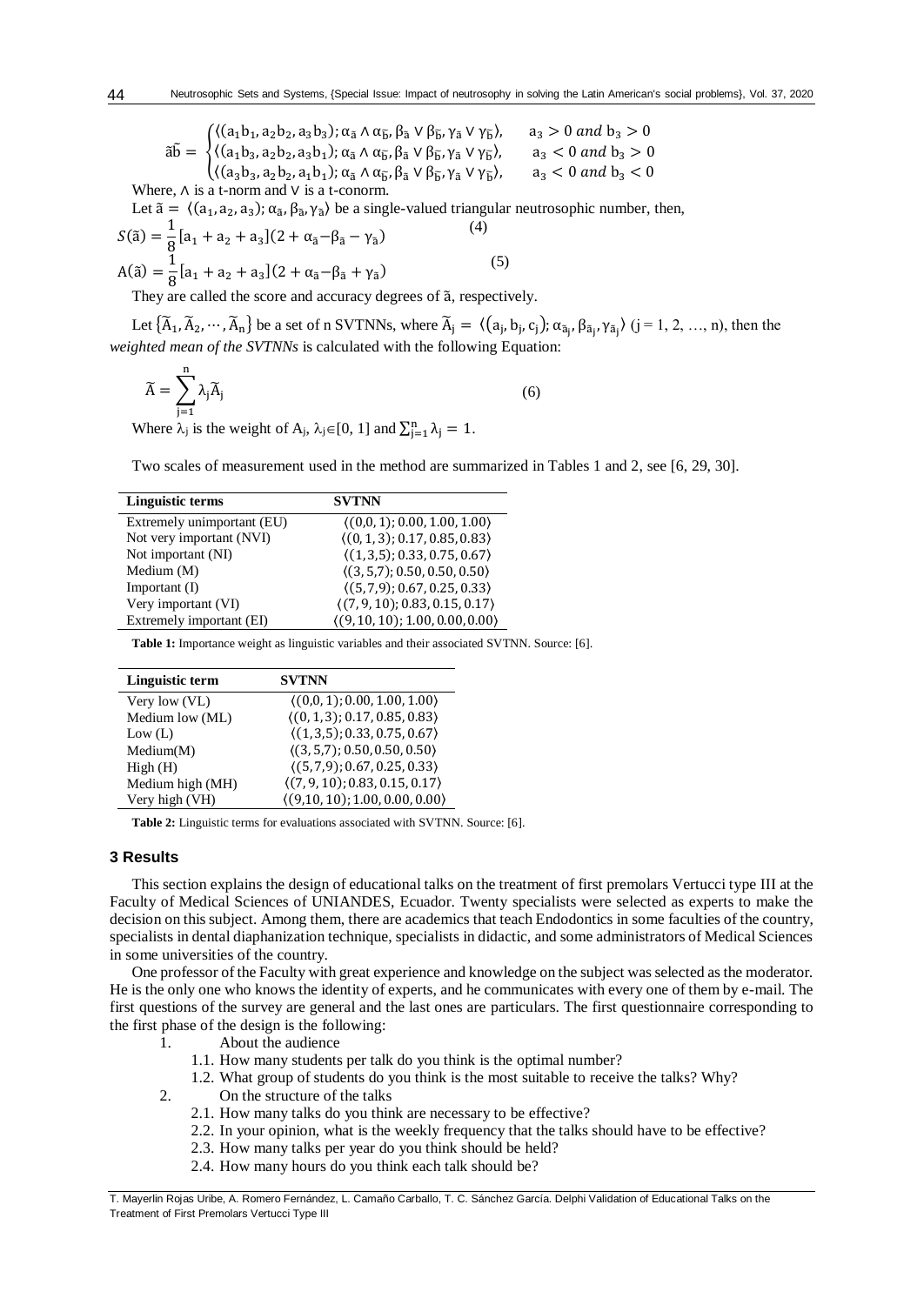- 2.5. Should the talks contain practical exercises and how would they be applied?
- 2.6. What is the ratio of theory to practice that these talks would need?

2.7. Assuming that the talks are classified into introductory talk(s), topic development talks and concluding talk(s), what do you think is the content that cannot be missing in each of these structures? How many talks do you think are appropriate for each part of the proposed structure?

- 3. About the specialists who should do the talks
- 3.1. What should be the minimum scientific and teaching categories of the teachers who do the talks? 4. Location conditions where to hold the talks
- 4.1. Under what material conditions should the talks take place?
- 5. Ways of evaluating the quality of the talks
	- 5.1. What is the most appropriate way that you consider the quality of the talks should be evaluated?
		- No need to be evaluated.
		- Evaluating the teacher who teaches them.
		- Evaluating the students who receive the talks.
		- Assessing both, teachers and students
- 6. Content of the talks
	- 6.1. Do you think that the topic of internal root anatomy of upper first premolars should be covered? In what talk and to what degree of complexity?
	- 6.2. Do you consider it is necessary to introduce talks on clearing as a learning method to reinforce the internal study of dental organs? In what way, theoretical or practical?
	- 6.3. Do you consider that instrumentation techniques should be generalized in all dental organs in the talks?
	- 6.4. Do you think that the issue of the use of tomography in complex cases to locate ducts should be addressed?
	- 6.5. Do you consider that the use of periapical radiography should be explained to ensure accurate detection of the ducts?
	- 6.6. Do you think that the topic of canal preparation in the upper first premolar should be covered?

Each of the questions belongs to a topic that is specified in each previously written index, which are items from 1 to 6. Each sub-item contains the question asked to the specialists. As we can see, the questions asked are open in order to design the most popular variants within the answers.

Additionally, each of the experts was asked to evaluate items 1 to 6 on their importance in the EU, NVI, NI, M, I, VI, EI linguistic scale that appears in Table 1, which will be relevant in the second phase of the design.

The moderator sends the questionnaire to the experts. Previously, they were informed about the objective and importance of this study and they have given their approval to participate in the design. Once the questionnaires have been completed, the moderator analyzes the answers, which are diverse, and elaborates the possible designs of the talks, grouping the closest proposals, and then asking to the same specialists who select from these proposals which one they prefer. Additionally, as an advanced step, we have the results of the evaluation of the experts about each of the previous items; these results are summarized in Table 3.

| Linguistic terms/Item      |          |    |   |    |    |  |
|----------------------------|----------|----|---|----|----|--|
| Extremely unimportant (EU) | $\theta$ |    |   |    |    |  |
| Not very important (NVI)   | $\Omega$ |    |   |    |    |  |
| Not important (NI)         | $\Omega$ |    |   | 10 |    |  |
| Medium $(M)$               |          |    | h |    |    |  |
| Important $(I)$            |          |    |   |    |    |  |
| Very important (VI)        |          | 15 |   |    |    |  |
| Extremely important (EI)   |          |    |   |    | 20 |  |

**Table 3:** Frequency of assessment (in every cell) with linguistic terms (by row) of every item number (by column). Source: Authors.

Each linguistic term in Table 3 was associated with its respective SVTNN in Table 1 and with the help of Equation 5, they were converted to a single numerical value. Then, we calculated the mean of these numerical values for each item, according to the results of Table 3. These results were the weights assigned to each item according to its importance, which were normalized and the following result was obtained:

 $w_1 = 0.207608$ ,  $w_2 = 0.179736$ ,  $w_3 = 0.212793$ ,  $w_4 = 0.110873$ ,  $w_5 = 0.074600$ , and  $w_6 = 0.214390$ . Where,  $w_i$  represents the weight of item i = 1, 2, 3, 4, 5, 6.

According to the results of the survey, the moderator determined that there are mainly three types of talks, each of which summarizes the idea of a subgroup within the expert group. These educational talks designs are denoted by  $C_1, C_2, C_3$ . Which were forwarded to each expert with the intention of re-evaluating them. The new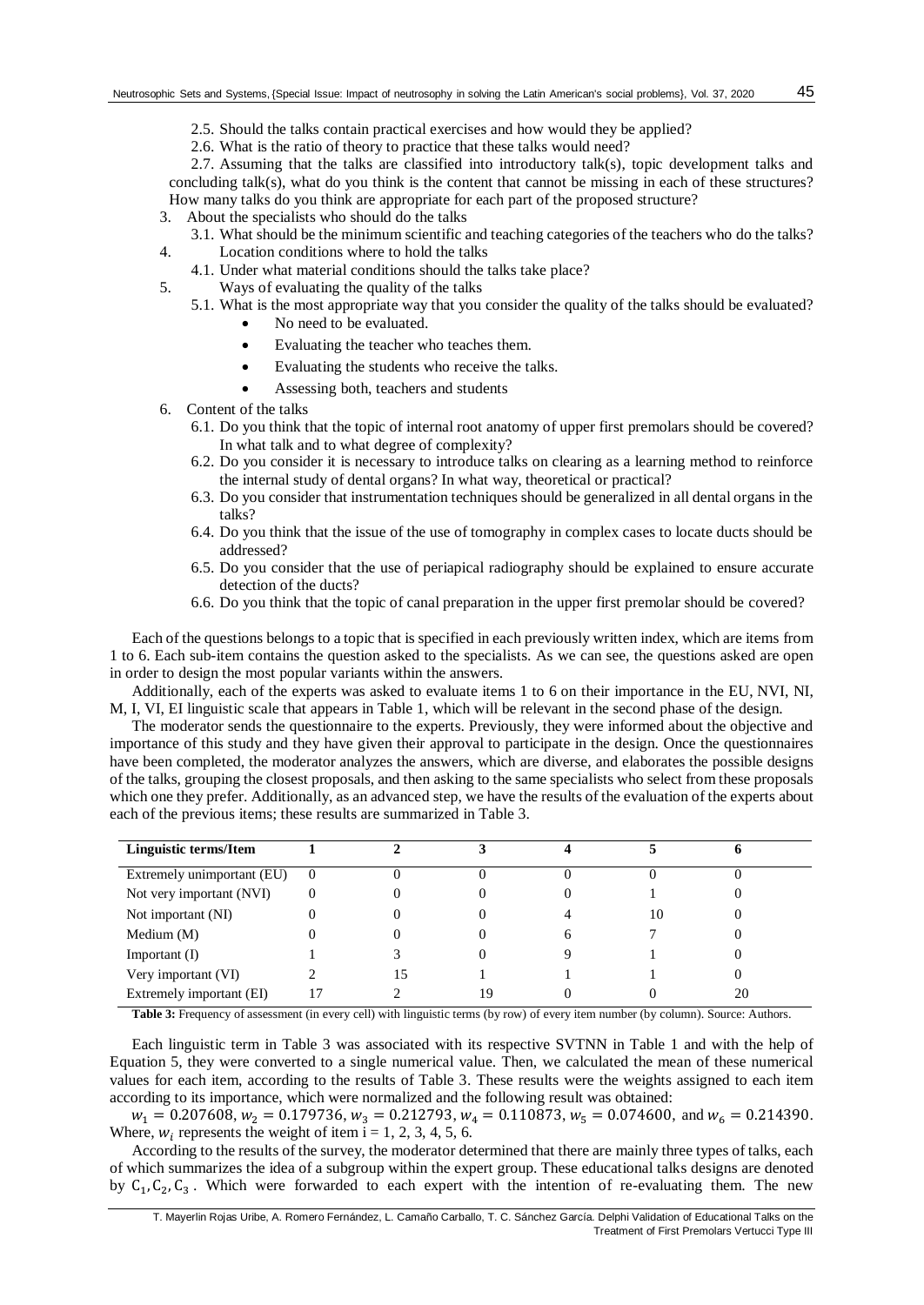questionnaire with closed questions is explained below. Now consisting of six points, one for each item. Some details are omitted to maintain the simplicity of this exposition.

Note that for each item there are given options denoted by (a), (b), and (c). (a) corresponds to  $C_1$ , (b) to  $C_2$  and (c) to  $C_3$ .

- 1. About the audience:
	- (a) It must be a graduate group. In the widest possible number of students to receive it each time.
	- (b) It must be a group of high degree college students. With a small number of students receiving it every time.
	- (c) It must be a group of middle degree college students. With a small number of students receiving it each time.
- 2. On the structure of the talks
	- (a) There should be few talks with a large number of hours of duration (approximately 8 hours per meeting), in a short weekly frequency (about three weekly), for a period of 15 days (six in total). A talk should be included having at least one practical activity.
	- (b) There should be an average amount of talks in total (between 10 and 15), with a small amount of hours per talk (3 hours), spaced in time (no more than 2 per week). At least three practical talks should be included.
	- (c) Idem that (b).
- 3. About the specialists who should do the talks
	- (a) Minimum must have a PhD or MSc with more than 10 years of experience. (b) Idem that (a).
	- (c) At least teachers of the subject of Endodontics, who receive special preparation.
- 4. Conditions for talks
	- (a) Specialized classrooms with computers connected to the internet and Wi-Fi, as well as laboratories where to perform the practices.
	- (b) The classrooms where regularly students receive their classes.
	- (c) Idem that (b).
- 5. Ways of evaluating the quality of the talks
	- (a) It is enough to evaluate the students with a simple theoretical and practical examination at the end of the talks, as a last activity.
	- (b) Only students should be evaluated.
	- (c) No evaluation is required.
- 6. Content of the talks
	- (a) The talks should include all the proposed content in depth.
	- (b) The talks should include all the proposed contents in a didactic way, which is more motivational than to achieve a deep knowledge of the topic.
	- (c) Idem that (b).

The moderator forwards these three proposals to the experts and asks them to evaluate sub-items (a), (b), and (c), using the linguistic terms in Table 2, answering the question of how successful the expert evaluates option (a), (b) or (c) as a proposal for talks, in the linguistic scale VL, ML, L, M, H, MH, and VH.

For each expert's answers, the linguistic values were converted into their respective SVTNN, and then they were converted into numerical values using expression 5.  $O_{ij(a)}$ ,  $O_{ij(b)}$ , and  $O_{ij(c)}$  denote the numerical values representative of options (a), (b), and (c) within item  $i = 1, 2, 3, 4, 5, 6$ , evaluated by expert  $j = 1, 2,..., 20$ .

 $O_{ij} = \frac{O_{ij(a)+}O_{ij(b)}+O_{ij(c)}}{3}$  $rac{J(b) + O_{1J}(c)}{3}$  is calculated.

A threshold value was set to th  $= 2$  to determine that there is agreement between experts.

The standard deviation between j values of  $O_{ii}$  was calculated using formula (7).

$$
\sigma_{i} = \sqrt{\frac{1}{19} \sum_{j=1}^{20} (0_{ij} - \overline{0}_{i})^{2}}
$$
 (7)

T. Mayerlin Rojas Uribe, A. Romero Fernández, L. Camaño Carballo, T. C. Sánchez García. Delphi Validation of Educational Talks on the Treatment of First Premolars Vertucci Type III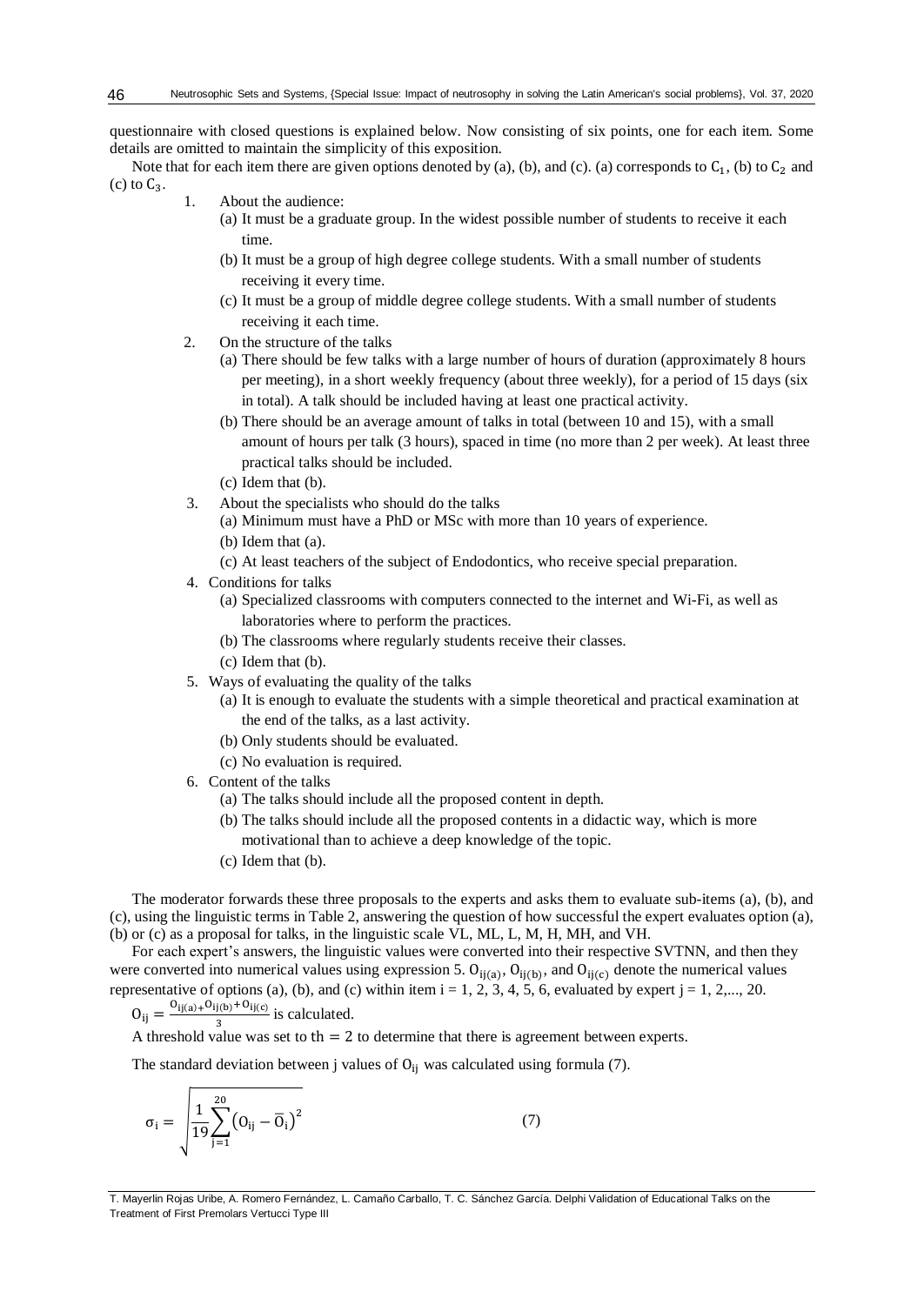If  $\sigma_i >$  th there is no enough consensus among experts on item i, therefore a next round is necessary. Although it is more inefficient, this research considered passing to the next round for all items in case at least one of them satisfies  $\sigma_i >$  th, since there is a close relationship between options (a), (b) and (c) within the different items.

In case of agreement, evaluate each option by  $O_{(a)} = \frac{\sum_{j=1}^{20} \sum_{i=1}^{6} w_i O_{ij(a)}}{20}$  $rac{1}{20} \frac{w_i O_{ij(a)}}{a_i}$ ,  $O_{(b)} = \frac{\sum_{j=1}^{20} \sum_{i=1}^{6} w_i O_{ij(b)}}{20}$  $rac{1}{20}$   $\frac{1}{20}$  and  $0$ <sub>(c)</sub> =  $\Sigma_{j=1}^{20} \Sigma_{i=1}^{6} w_i O_{ij(c)}$ 

 $\frac{20}{20}$ . The option (a), (b), or (c) with the highest value is selected.

If there is no consensus, the moderator sends the results of each round to each of the experts, including on which items there was consensus and which did not. Experts are asked to reconsider their responses.

Table 4 summarizes the standard deviation using formula 7, for each round and item, according to experts' assessments.

| Round/Item |       |                       |       |        |        |       |
|------------|-------|-----------------------|-------|--------|--------|-------|
| First      | .3472 | .4608                 | .7842 | 2.0269 | 2.2711 | .8687 |
| Second     | .3472 | .4608                 | .7842 | .8272  | 2.1870 | .7999 |
| Third      | .3472 | .4608                 | .7842 | .7708  | .8395  | .7999 |
|            |       | mutan itt can the can |       |        |        |       |

**Table 4:** Standard deviations for each round and item. Source: Authors.

According to the results in Table 4, items 4 and 5 did not satisfy the condition  $\sigma_i \leq 2$ , thus, two more rounds were needed to fulfill the condition of agreement. The results were  $O_{(a)} = 4.1804$ ,  $O_{(b)} = 5.4703$ , and  $O_{(c)} =$ 5.6817.

Therefore, design denoted by  $C_3$  is the one preferred by experts.

# **Conclusion**

This paper validates educational talks on the treatment of first premolars Vertucci type III at the Faculty of Medical Sciences at Universidad Regional Autónoma de los Andes. Twenty experts expressed their opinions about the characteristics of the talks, using the neutrosophic Delphi technique. The first phase consisted in interviewing experts with open questions about the talks. The second phase contained closed questions on three possible designs proposed from the results of the first phase. Three rounds were necessary to obtain a final consensus, which is that the talks should be addressed to students of middle courses of the Faculty, with few students receiving it each time, between 10 and 15, with a small amount of hours per talk, spaced in time, and at least three practical talks should be included. Neutrosophic Delphi, allowed us to deal with the indeterminacy of decision-making and to evaluate based on linguistic terms rather than numbers. This subject is important in a dentists' curriculum, but it has a high degree of difficulty, thus, these talks will positively influence the quality of future specialists' practices.

# **References**

- 1. Garzon-Velastegui, A.P., *In vitro study of the prevalence of the type III vertucci classification in upper first premolars by means of the diaphanization technique at the Universidad Regional Autónoma de los Andes (Estudio in vitro de la prevalencia de la clasificación de vertucci tipo III en primeros premolares superiores mediante la tecnica de diafanización en la Universidad Regional Autónoma de los Andes)(In Spanish)*. 2019: Ambato, Ecuador.
- 2. Canalda, C. and E. Brau, *Endodontics: clinical techniques and scientific bases (Endodoncia: técnicas clínicas y bases científicas)(In Spanish)*. 2014, Barcelona: Elsevier masson.
- 3. Vertucci, F.J., *Root canal morphology and its relationship to endodontic procedures.* Endodontic topics, 2005. **10**: p. 3-29.
- 4. Pécora, J.D., R.N. Savioli, L.P. Vansan, R.G. Silva, and W.F.D. Costa, *New method of diaphanizing teeth (Novo método de diafanizar dentes)(In Portuguese).* Revista da Faculdade de Odontologia de Ribeirão Prêto, 1986. **23**: p. 1-5.
- 5. Batista-Hernandez, N., M.B. Ruilova-Cueva, B.N. Mazacón, L.K. de-Mora, J. Alipio-Sobeni, and A.V. Palma-Villegas, *Prospective analysis of public management scenarios modeled by the Fuzzy Delphi method.* Neutrosophic Sets and Systems, 2019. **26**: p. 114-119.
- 6. Smarandache, F., J. Estupiñán-Ricardo, E. González-Caballero, M.Y. Leyva-Vázquez, and N. Batista-Hernández, *Delphi method for evaluating scientific research proposals in a neutrosophic environment.* Neutrosophic Sets and Systems, 2020. **34**: p. 204-213.